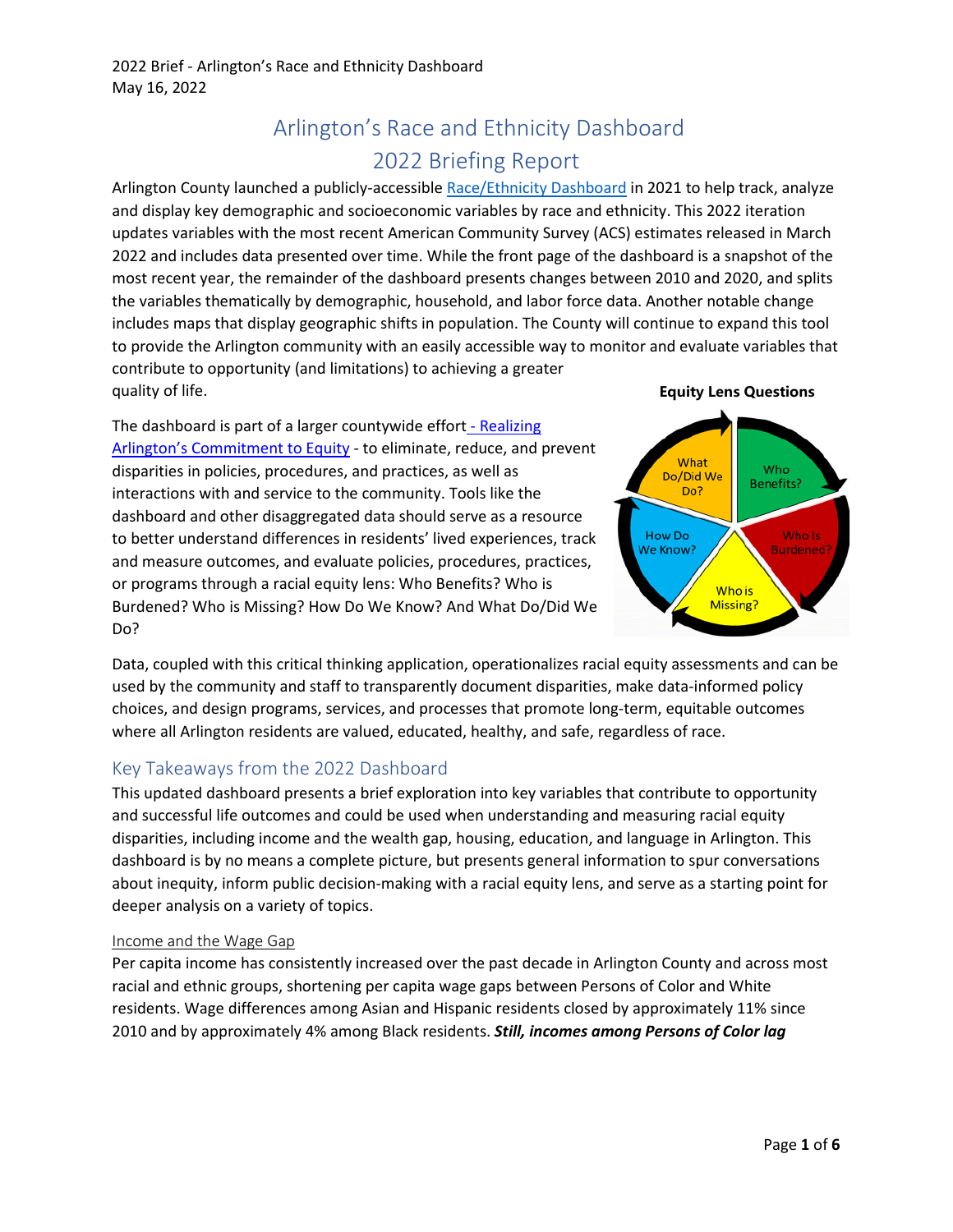





Per capita income is a useful tool to compare groups of populations but can be skewed by households with incomes that are drastically high or low compared to the majority, as in the case for Arlington County. The dashboard presents another measure to compare quality of life of Arlington County as a whole and between race and ethnic groups – median household income or the middle point (i.e., 50% earn more, 50% earn less).

Median household income has generally increased for Arlington County as a whole and for White, Asian, and Hispanic households. Median household income among Black and Multiracial/Combined Populations declined since 2010 (when adjusted for 2020 inflation). *Proportionally, household income among Persons of Color also lags White households by half (48%) for Blacks, roughly one-third for*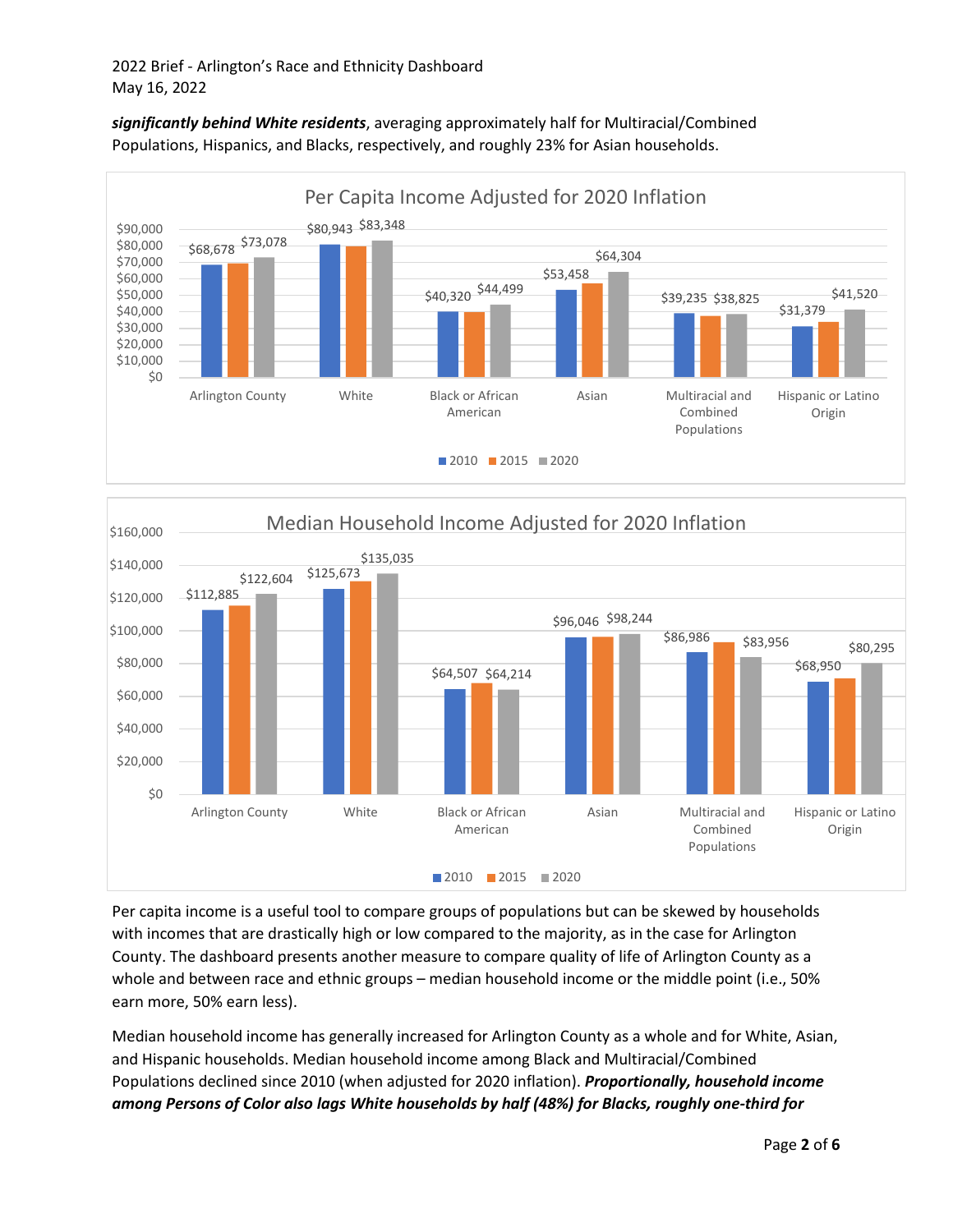*Hispanic (59%) and Multiracial/Combined Populations (62%), and about one-quarter (73%) for Asians.* Among households, wage disparities widened between White households and households of nearly all race/ethnic groups, except for Hispanic households, whose median household increased more sharply in the past decade than other groups.

*While White households represent about three out of every four households in Arlington County, they only represent approximately half (56%) of households who earn less than \$50,000, a statistic that has remained consistent over the past decade.* Although greater diversity exists among highincome earners (\$200,000 +) than in 2010 and the share of households earning less than \$100,000 has declined for all race/ethnic groups over the past decade, **Persons of Color still disproportionately earn less than \$100,000—a wage that cannot afford the median home in Arlington without substantial down payment assistance or public subsidy**. [1](#page-2-0) Conversely, highincome households have remained disproportionately White.

Because of Arlington's continued wage disparity, Persons of Color are at a disadvantage in managing the County's high cost of living,

|  | Share of Households by Race/Ethnicity and Income Group |
|--|--------------------------------------------------------|
|--|--------------------------------------------------------|

| 2010                                |                                        |                     |                        |                   |                          |         |
|-------------------------------------|----------------------------------------|---------------------|------------------------|-------------------|--------------------------|---------|
|                                     | %<br><b>Households</b><br>in Arlington | Under<br><b>50k</b> | \$50k-<br>\$99k        | \$100k-<br>\$149k | \$150k-<br>\$199k        | \$200k+ |
| White                               | 75.17%                                 | 56.88%              | 73.27%                 | 82.94%            | 84.88%                   | 87.86%  |
| <b>Black</b>                        | 8.57%                                  | 17.24%              | 8.92%                  | 5.58%             | 4.63%                    | 2.18%   |
| Asian                               | 8.84%                                  | 10.53%              | 9.97%                  | 7.50%             | 7.85%                    | 6.71%   |
| Multiracial/Combined<br>Populations | 7.42%                                  | 15.35%              | 7.84%                  | 3.97%             | 2.65%                    | 3.25%   |
| Hispanic                            | 10.42%                                 | 20.28%              | 10.96%                 | 6.41%             | 5.37%                    | 4.14%   |
| 2015                                |                                        |                     |                        |                   |                          |         |
|                                     | %<br><b>Households</b><br>in Arlington | Under<br><b>50k</b> | \$50k-<br>\$99k        | \$100k-<br>\$149k | \$150k-<br>\$199k        | \$200k+ |
| White                               | 75.86%                                 | 56.70%              | 73.82%                 | 79.66%            | 84.47%                   | 88.79%  |
| <b>Black</b>                        | 8.76%                                  | 17.95%              | 9.84%                  | 6.66%             | 5.28%                    | 2.28%   |
| Asian                               | 9.05%                                  | 12.40%              | 9.42%                  | 9.74%             | 7.05%                    | 5.67%   |
| Multiracial/Combined<br>Populations | 6.34%                                  | 12.95%              | 6.93%                  | 3.94%             | 3.20%                    | 3.26%   |
| Hispanic                            | 11.54%                                 | 20.85%              | 15.19%                 | 7.45%             | 7.29%                    | 4.14%   |
| 2020                                |                                        |                     |                        |                   |                          |         |
|                                     | %<br><b>Households</b><br>in Arlington | Under<br><b>50k</b> | <b>\$50k-</b><br>\$99k | \$100k-<br>\$149k | <b>\$150k-</b><br>\$199k | \$200k+ |
| White                               | 72.75%                                 | 55.79%              | 67.32%                 | 76.23%            | 79.02%                   | 83.61%  |
| <b>Black</b>                        | 9.16%                                  | 19.88%              | 10.32%                 | 6.97%             | 6.16%                    | 3.88%   |
| Asian                               | 10.13%                                 | 12.63%              | 12.37%                 | 9.56%             | 8.36%                    | 7.70%   |
| Multiracial/Combined<br>Populations | 7.97%                                  | 11.70%              | 9.99%                  | 7.24%             | 6.46%                    | 4.82%   |
| Hispanic                            | 11.78%                                 | 19.80%              | 15.53%                 | 9.03%             | 9.32%                    | 6.11%   |

realizing long-term financial gains, and achieving economic security and purchasing power needed to manage a job loss, a disability, or alternate housing to accommodate life changes (e.g., a growing family, an older adult who may need care, or an adult child moving back home).

It is too early to fully understand how the COVID-19 pandemic will impact County wages and disparities among race/ethnic groups because four of the five years included in the dashboard's 2020 dataset were before the pandemic. Arlington anticipates that the pandemic has likely exacerbated economic differences among households who were forced to suddenly create telework and virtual learning space in their home. Residents who struggled (or continue to struggle) with the transition are at a higher risk

<span id="page-2-0"></span><sup>&</sup>lt;sup>1</sup> The median home value in Arlington County is \$731,700 (5-Year 2020 ACS, U.S. Census Bureau)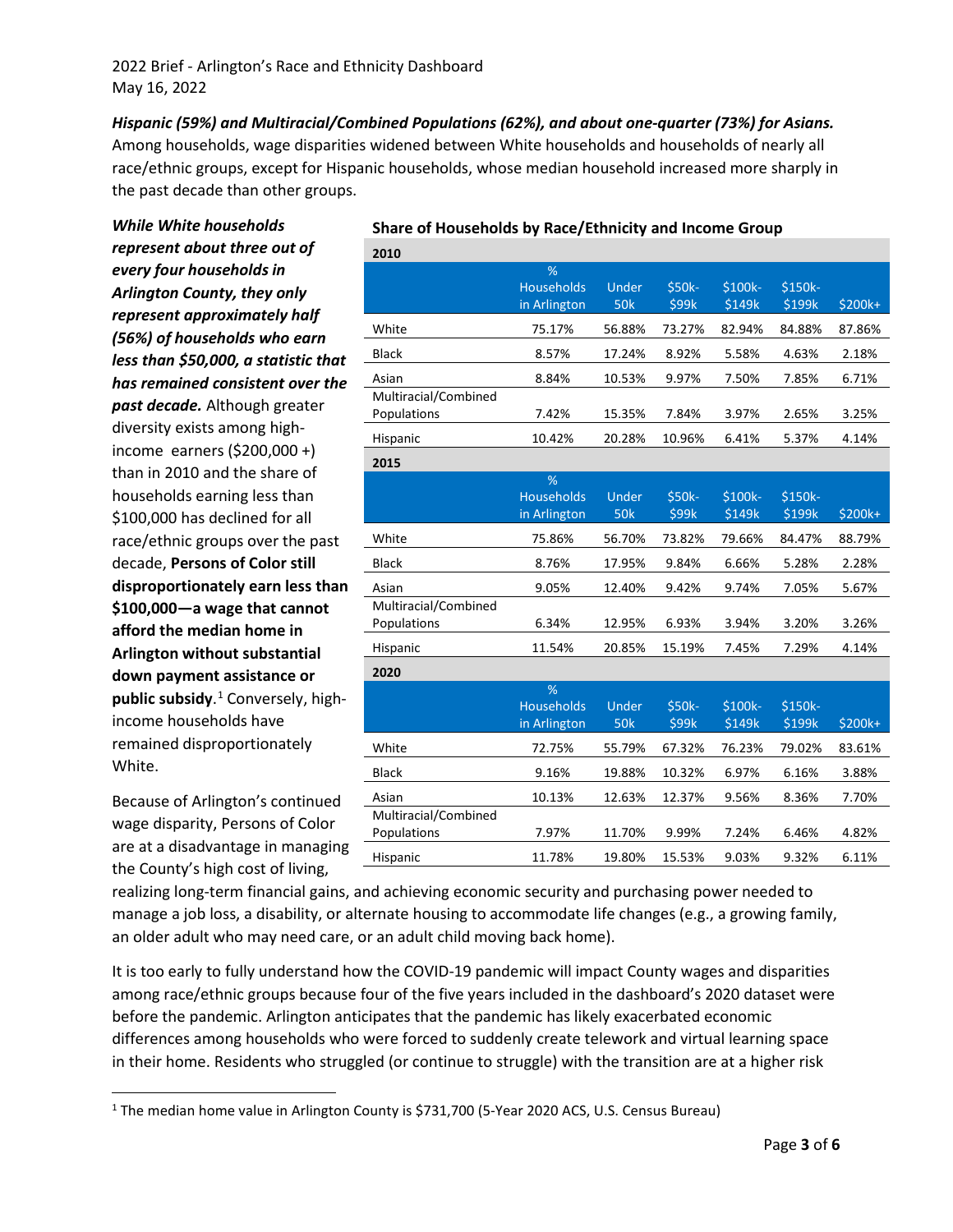## 2022 Brief - Arlington's Race and Ethnicity Dashboard May 16, 2022

of job loss or pay reductions, and students face disruptions in education that could eventually lead to higher-wage employment opportunities. Between 2015 and 2020, trends presented on the dashboard show that working from home rose by two to two and a half times across the County and among White, Black, and Hispanic households. For Asian and Multiracial/Combined Populations, the share of households working from home increased by three to three and half times. With increased opportunity to telework and increased responsibility for virtual learning on households becoming the norm, it is vital to ensure all Arlington residents are prepared to fully participate in the economy.

#### Housing

Over the past decade, the proportion of White and Black renters increased slightly more than Hispanic renters, and homeownership rates among Asian and Multiracial/Combined Populations increased slightly during the same period of time. With Arlington's strong housing market making affording the median single-family home difficult for all residents, it is not surprising that **Persons of Color are much more likely than White residents to rent, despite the general increase in renting households.** Because renters are more likely to live in multi-unit housing than single-family homes, Persons of Color are disproportionately concentrated in development corridors and other neighborhoods with a higher proportion of this housing type.

In Arlington, 79% of all land zoned for residential development allows only single-family detached housing by-right (without special County approvals). Restrictive zoning that prioritizes low-density development at the exclusion of other types of housing not only increases housing prices, but also contributes to segregation by







Source: Image taken from the Missing Middle Housing Research Compendium #4, Community Planning, Housing, and Development, **Arlington County**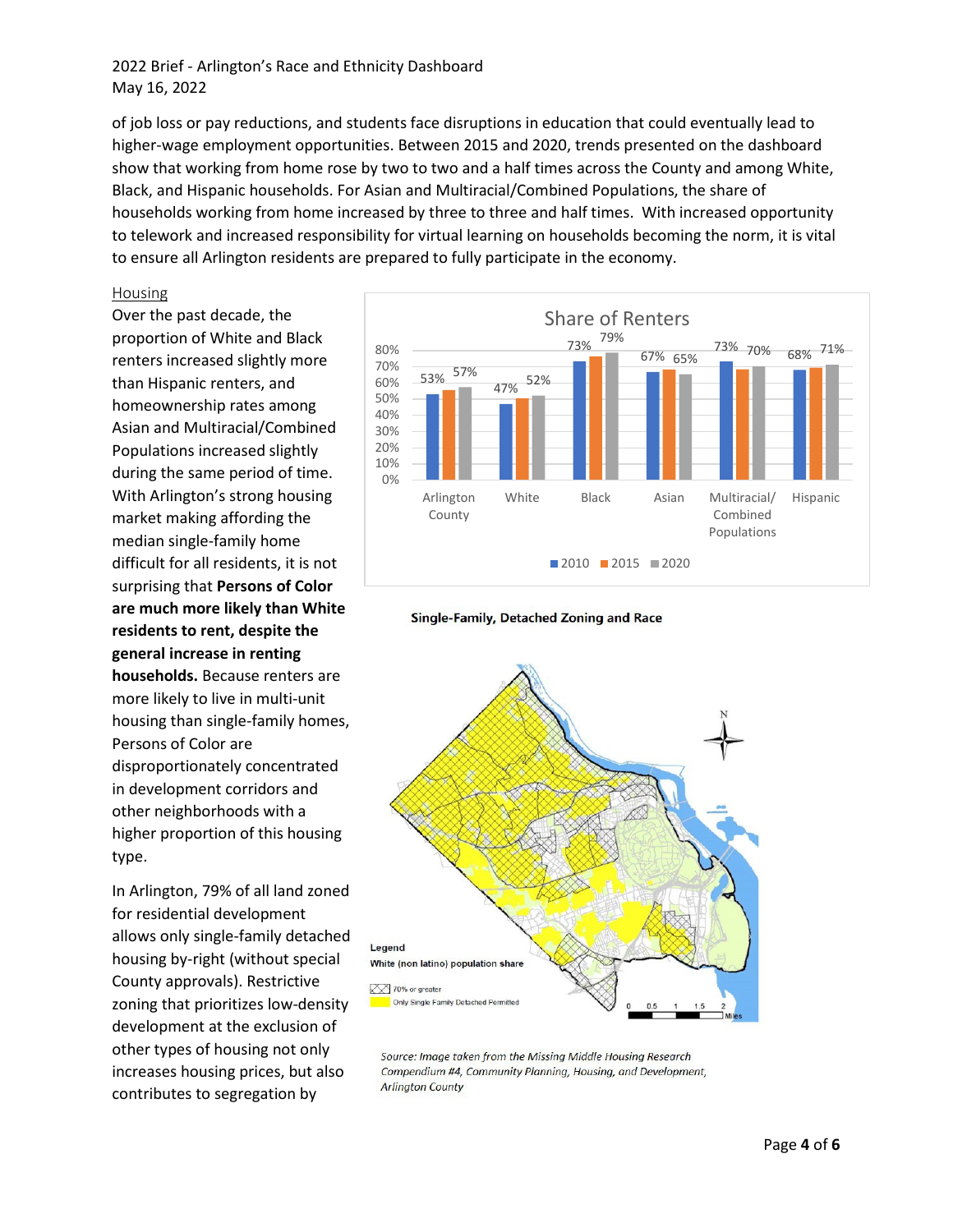2022 Brief - Arlington's Race and Ethnicity Dashboard May 16, 2022

limiting the housing options for households with lower incomes, overrepresented by Persons of Color. The map from the [Missing Middle Housing Study](https://arlingtonva.s3.amazonaws.com/wp-content/uploads/sites/15/2020/08/MMHS_ResearchCompendium_Bulletin4_final.pdf) shows that areas of Arlington zoned primarily for single-family detached housing often overlap with Census Tracts where at least 70% of the population is White.

Educational Attainment

College graduation rates have increased across Arlington County and for all race/ethnic groups. The increase in the share of Black, Multiracial/Combined Populations, and Hispanic residents exceeded the County rate increase. While an improvement over the last decade, *Black, Multiracial/Combined Populations, and Hispanic residents are nearly half as likely to graduate with at least a bachelor's degree than White residents.* Several factors could



contribute to these rates, but the dashboard presents a few hurdles:

- Lower English proficiency, particularly among Hispanic, Asian, and Multiracial/Combined Populations;
- More than double the share of households without access to a home computer, particularly Hispanic, Black, and Multiracial/Combined Populations; and
- Overrepresentation among low-income households, including two to three times the share of households living in poverty,  $2$  which limits the amount of personal resources available to participate in higher education.

### **Language**

In November 2021, th[e Arlington County Board hosted a series of roundtables](https://www.arlingtonva.us/files/sharedassets/public/county-board/documents/trust-docs/cb.trustconversations.summary.11.30.21.pdf) to strengthen trust with Arlington's immigrant community. Participants from these conversations raised concerns over a lack of cultural sensitivity, as well as a lack of language and translation services that both present barriers to accessing services and information. Although the share of the population with limited English proficiency has declined over the past decade across the County and for most race/ethnic groups, limited English proficiency is still four to five times higher among Hispanic, Asian, and Multiracial/Combined Populations than among White and Black residents.

<span id="page-4-0"></span><sup>&</sup>lt;sup>2</sup> The federal poverty limit is \$13,590 for one person and \$27,750 for a family of four. Federal Poverty Level (FPL) -[HealthCare.gov Glossary | HealthCare.gov](https://www.healthcare.gov/glossary/federal-poverty-level-fpl/)